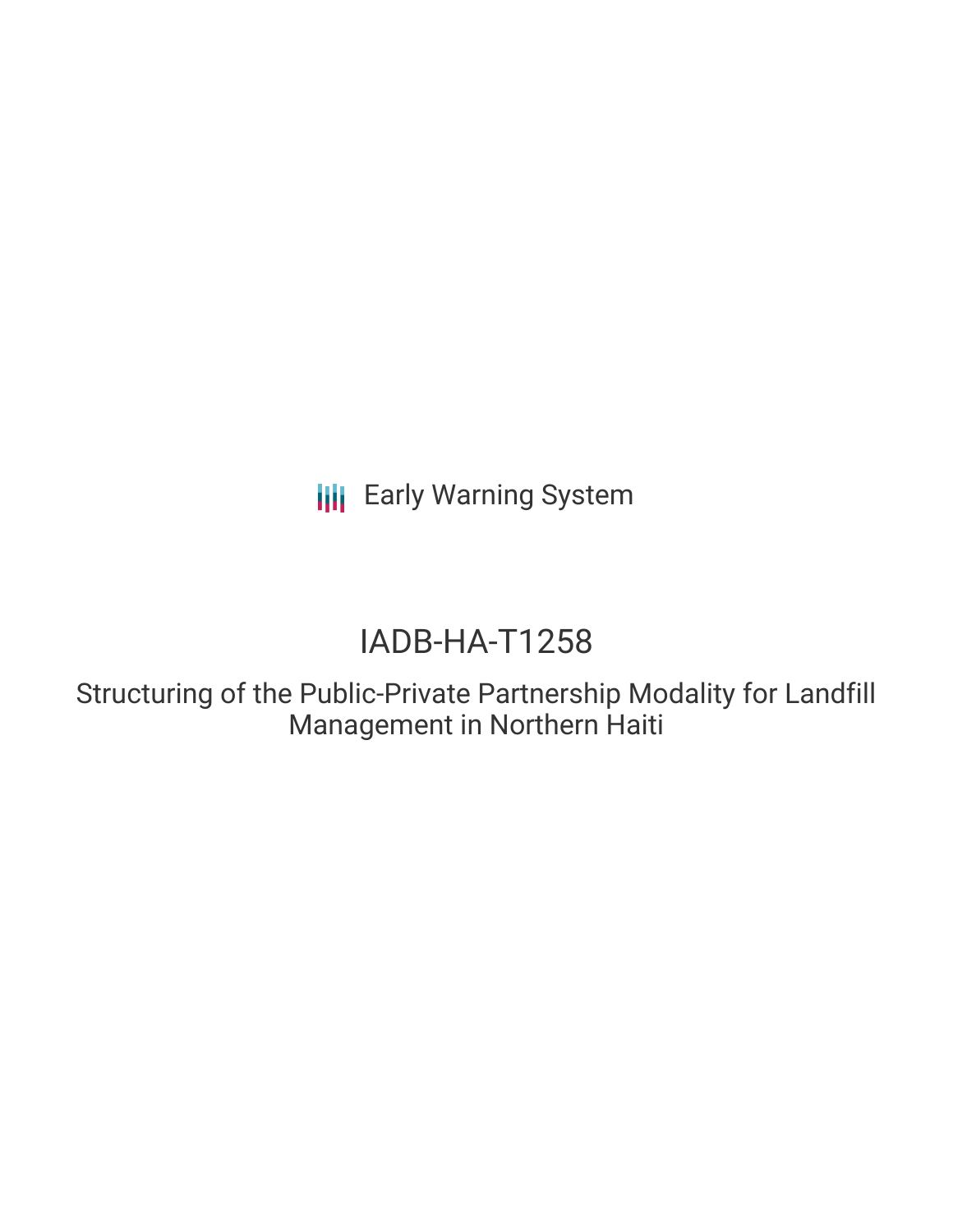

## **Quick Facts**

| <b>Countries</b>               | Haiti                                              |
|--------------------------------|----------------------------------------------------|
| <b>Financial Institutions</b>  | Inter-American Development Bank (IADB)             |
| <b>Status</b>                  | Approved                                           |
| <b>Bank Risk Rating</b>        | A                                                  |
| <b>Voting Date</b>             | 2018-07-30                                         |
| <b>Borrower</b>                | Government of Haiti                                |
| <b>Sectors</b>                 | <b>Technical Cooperation, Water and Sanitation</b> |
| <b>Investment Type(s)</b>      | Grant                                              |
| <b>Investment Amount (USD)</b> | \$0.30 million                                     |
| <b>Project Cost (USD)</b>      | $$0.30$ million                                    |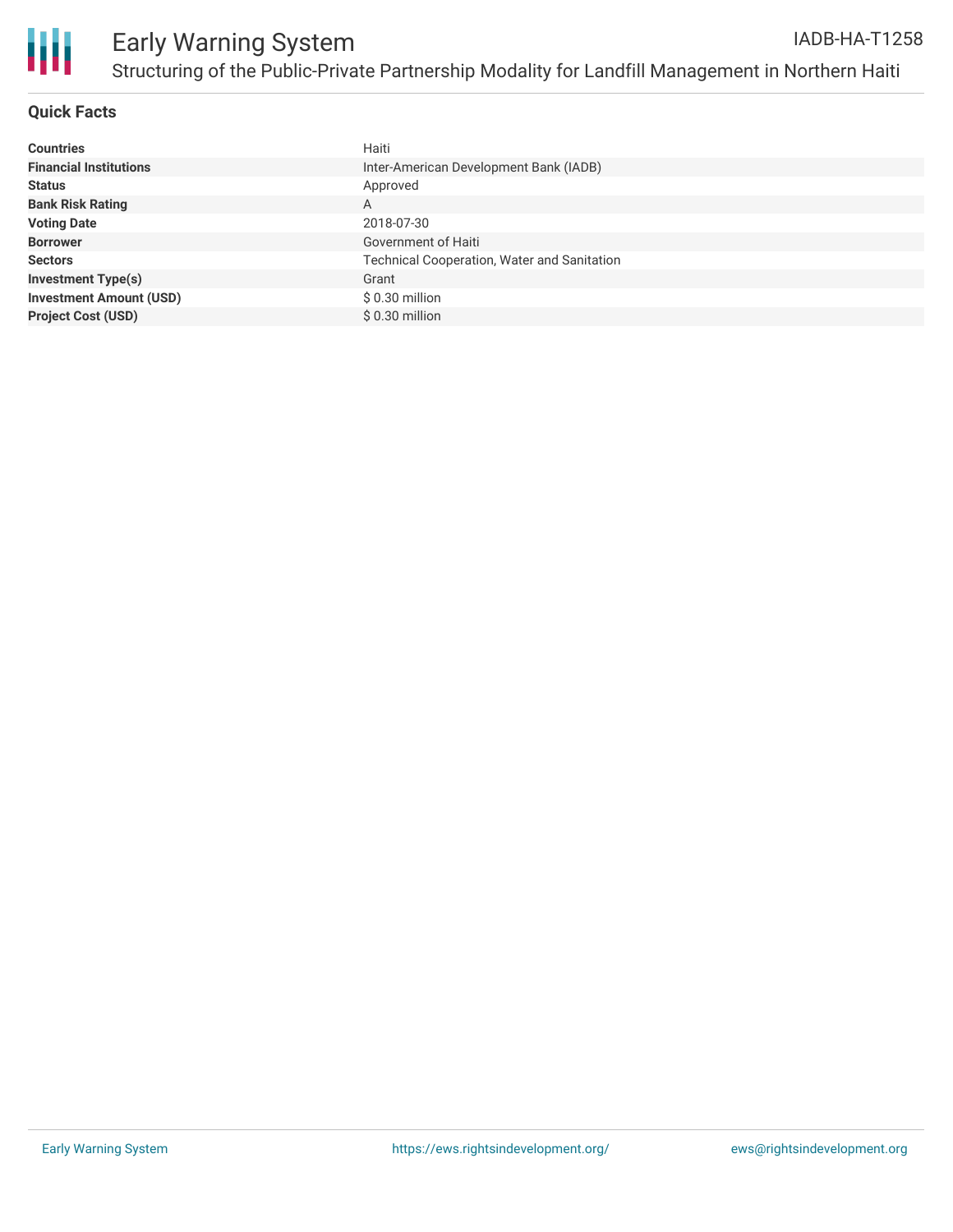

# **Project Description**

This TC aims to support the sustainability of the management of public services in the North of Haiti, through the structuring of a Public-Private Partnership (PPP) modality for the conception, construction and operation and maintenance of a landfill health in Mouchinette (Design-Build-Operate-Transfer) or another relevant modality that will be the basis of an international tender for the sanitary landfill.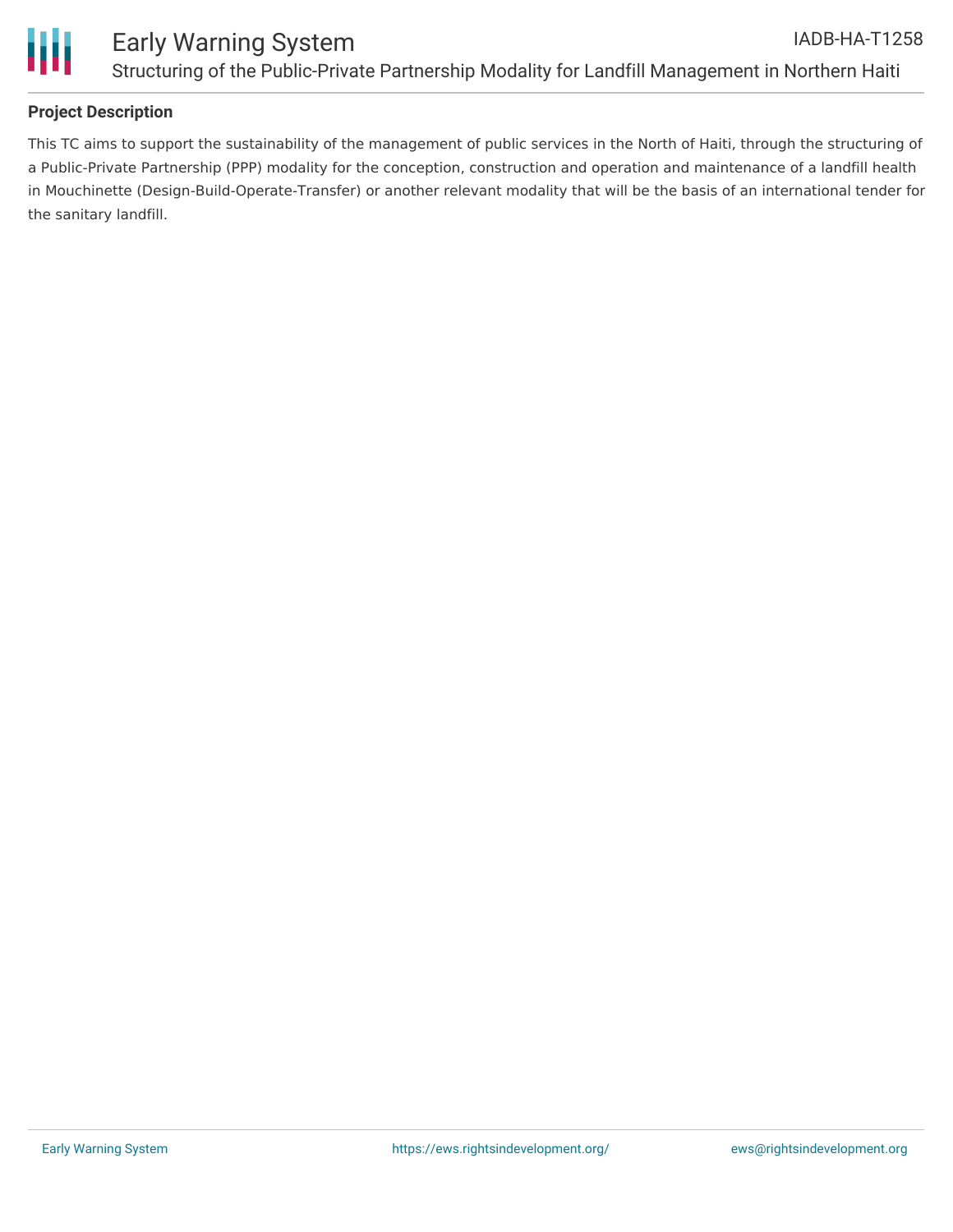

## **Investment Description**

• Inter-American Development Bank (IADB)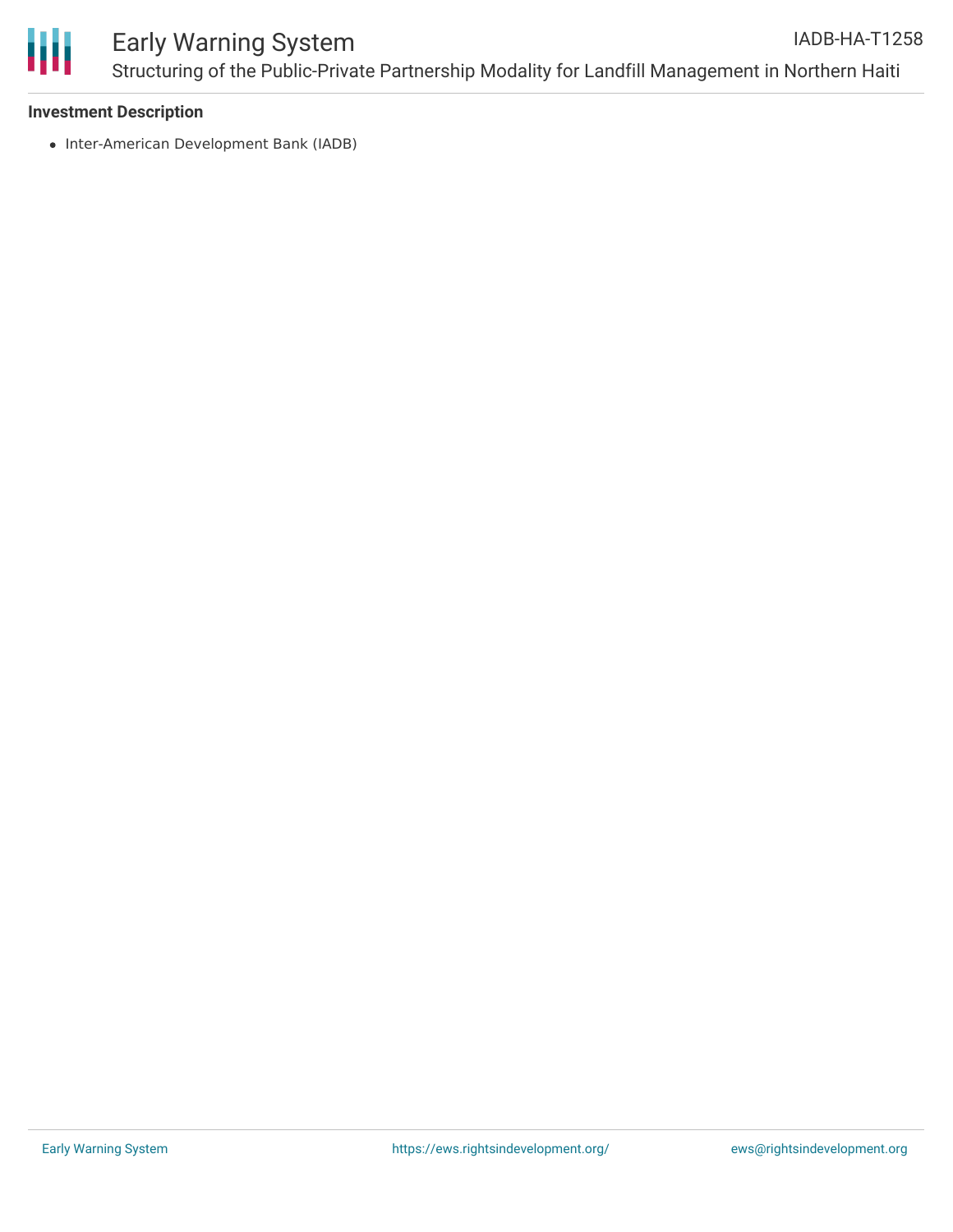

# **Contact Information**

## ACCOUNTABILITY MECHANISM OF IADB

The Independent Consultation and Investigation Mechanism (MICI) is the independent complaint mechanism and fact-finding body for people who have been or are likely to be adversely affected by an Inter-American Development Bank (IDB) or Inter-American Investment Corporation (IIC)-funded project. If you submit a complaint to MICI, they may assist you in addressing the problems you raised through a dispute-resolution process with those implementing the project and/or through an investigation to assess whether the IDB or IIC is following its own policies for preventing or mitigating harm to people or the environment. You can submit a complaint by sending an email to MICI@iadb.org. You can learn more about the MICI and how to file a complaint at http://www.iadb.org/en/mici/mici,1752.html (in English) or http://www.iadb.org/es/mici/mici,1752.html (Spanish).